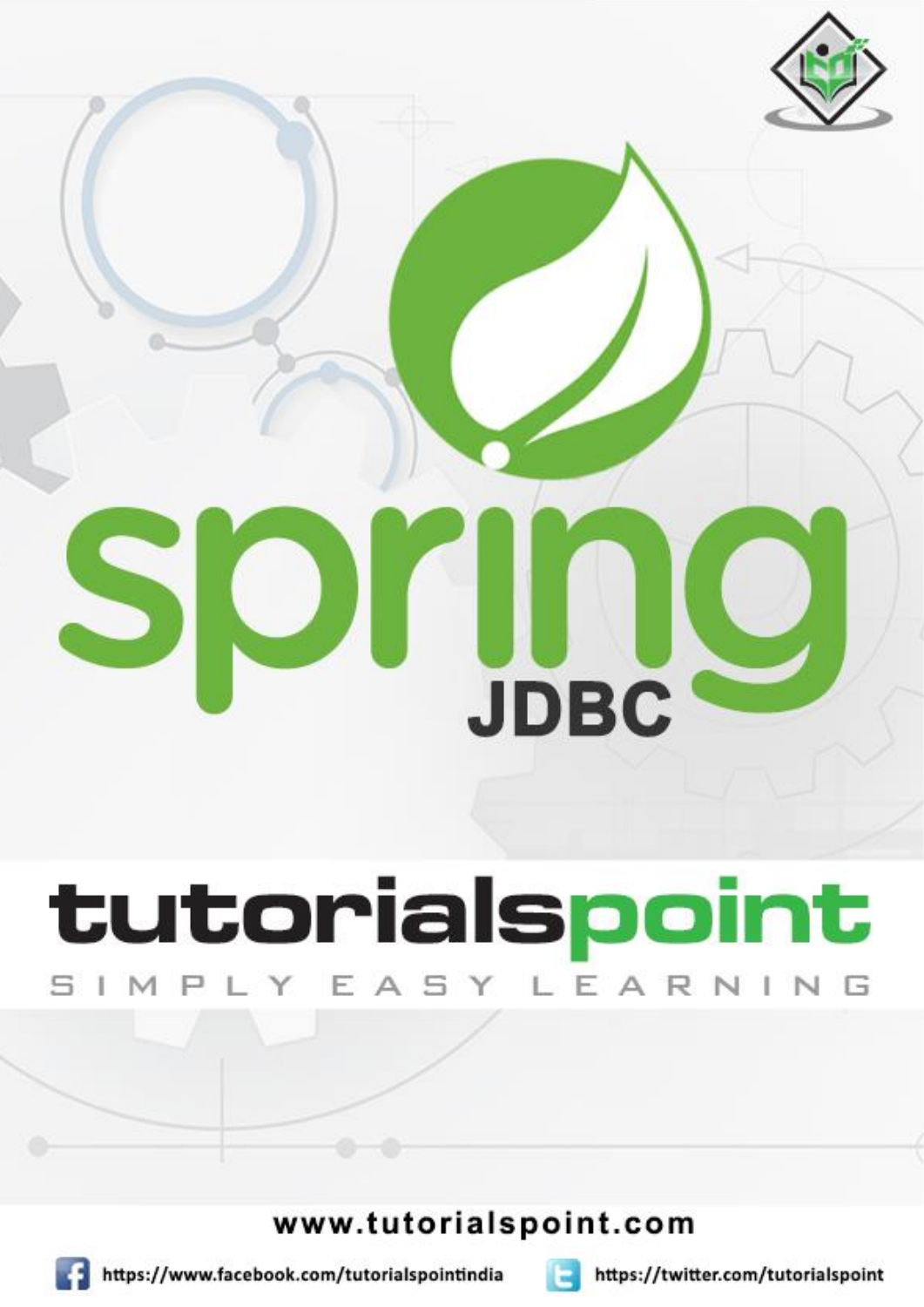## **About the Tutorial**

Spring JDBC Framework takes care of all the low-level details starting from opening the connection, preparing and executing the SQL statement, processing exceptions, handling transactions, and finally closing the connection.

This tutorial will take you through simple and practical approaches while learning JDBC framework provided by Spring.

### **Audience**

This tutorial has been prepared for the beginners to help them understand the basic to advanced concepts related to JDBC framework of Spring.

## **Prerequisites**

Before you start practicing the various types of examples given in this tutorial, we assume that you are already aware about computer programs and computer programming languages.

## **Copyright & Disclaimer**

Copyright 2017 by Tutorials Point (I) Pvt. Ltd.

All the content and graphics published in this e-book are the property of Tutorials Point (I) Pvt. Ltd. The user of this e-book is prohibited to reuse, retain, copy, distribute or republish any contents or a part of contents of this e-book in any manner without written consent of the publisher.

We strive to update the contents of our website and tutorials as timely and as precisely as possible, however, the contents may contain inaccuracies or errors. Tutorials Point (I) Pvt. Ltd. provides no guarantee regarding the accuracy, timeliness or completeness of our website or its contents including this tutorial. If you discover any errors on our website or in this tutorial, please notify us at [contact@tutorialspoint.com](mailto:contact@tutorialspoint.com)

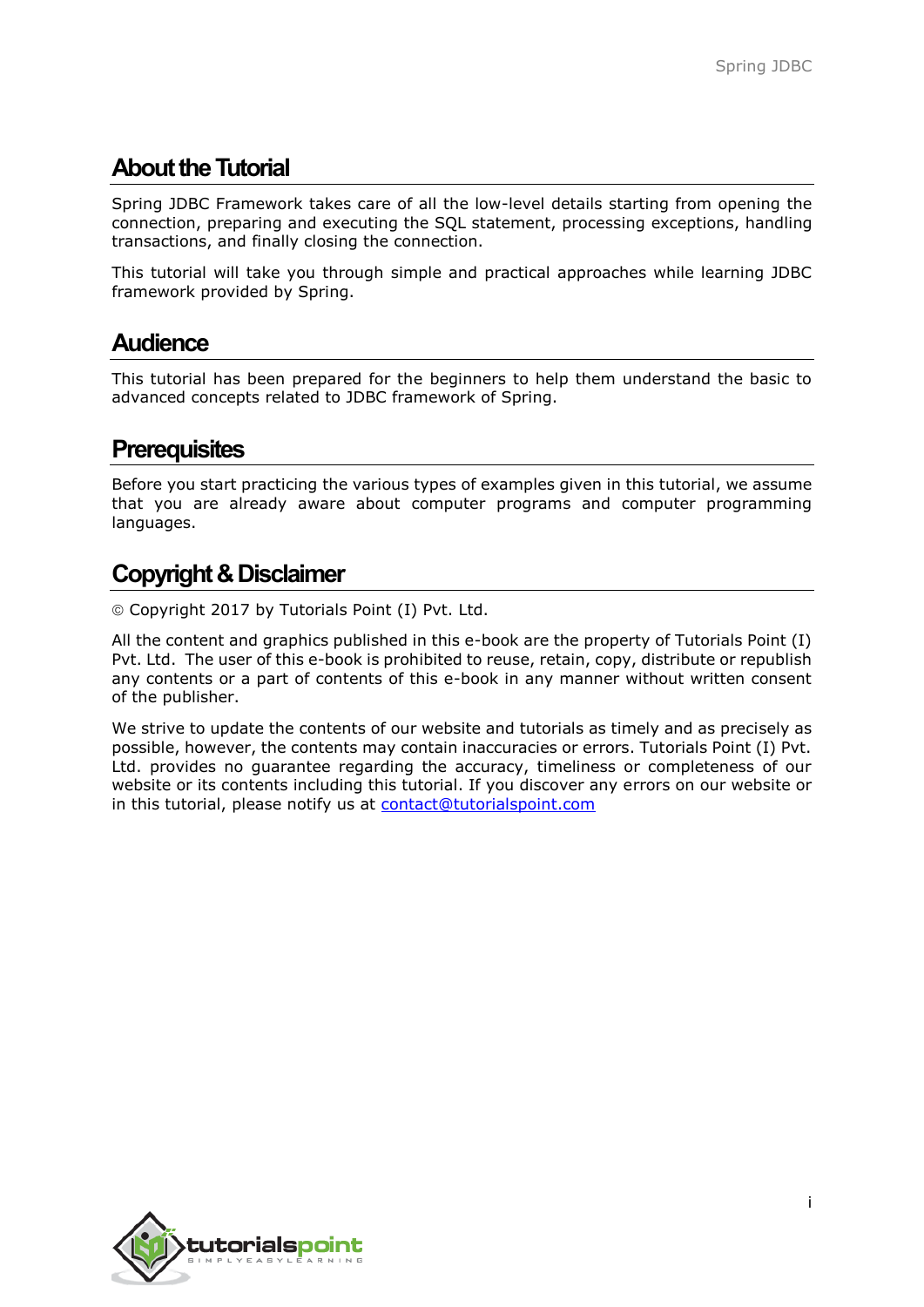# **Table of Contents**

| 1. |                                          |
|----|------------------------------------------|
| 2. |                                          |
| 3. |                                          |
| 4. |                                          |
|    |                                          |
| 5. |                                          |
| 6. |                                          |
| 7. |                                          |
| 8. |                                          |
|    |                                          |
| 9. |                                          |
|    |                                          |
|    |                                          |
|    | 12. Spring JDBC - Handling a CLOB.<br>59 |
|    |                                          |
|    |                                          |
|    |                                          |
|    |                                          |

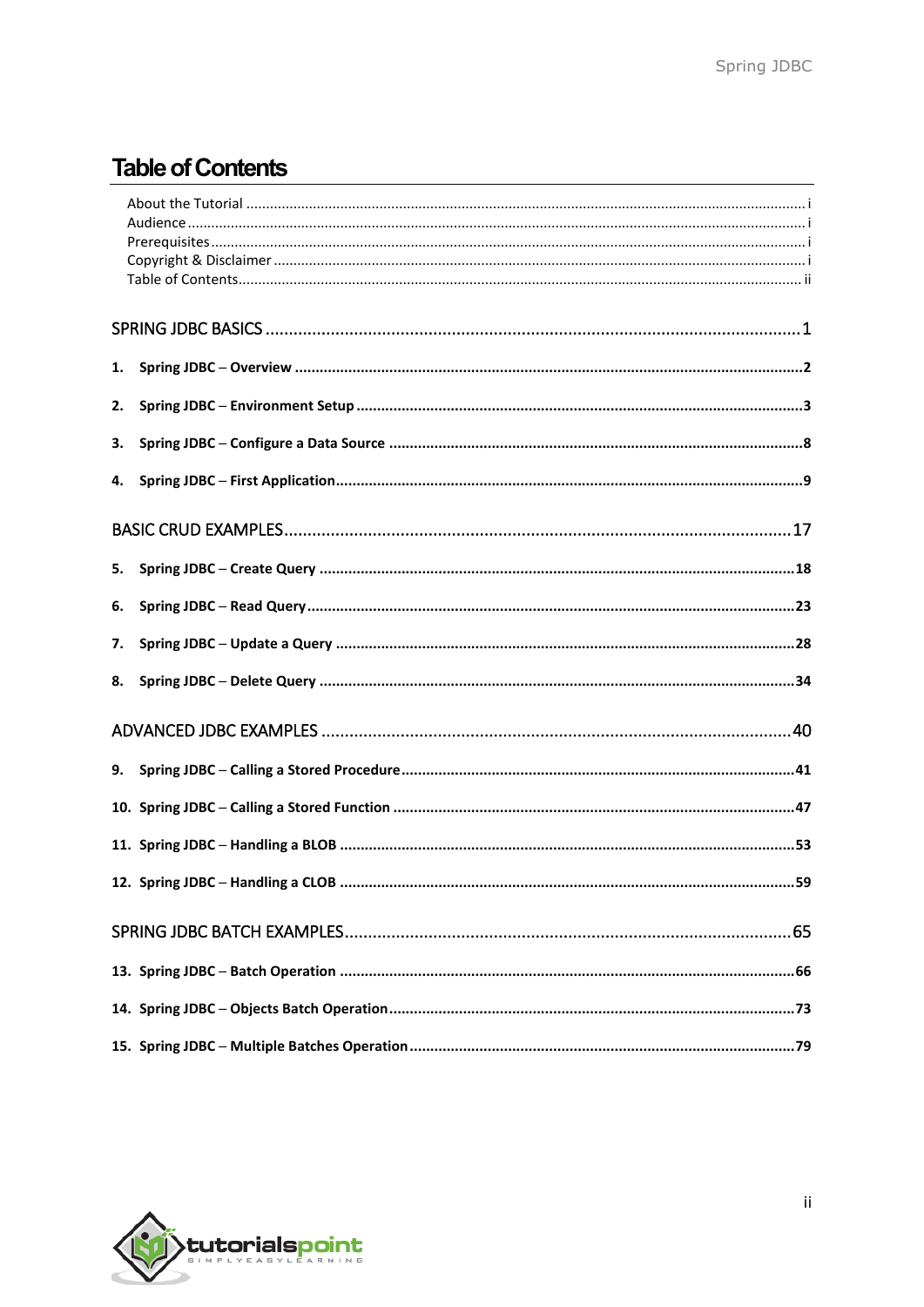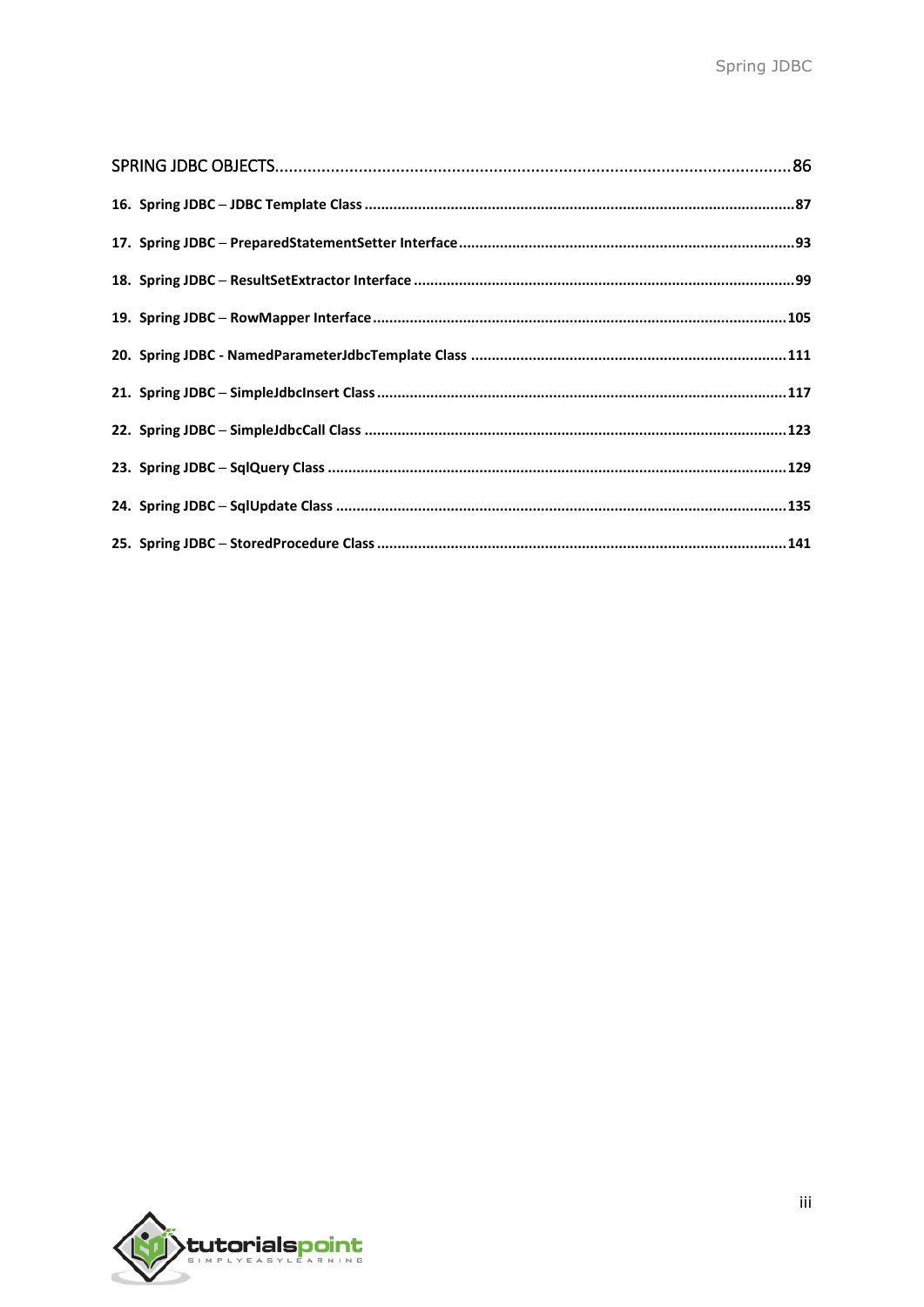Spring JDBC

# **Spring JDBC Basics**

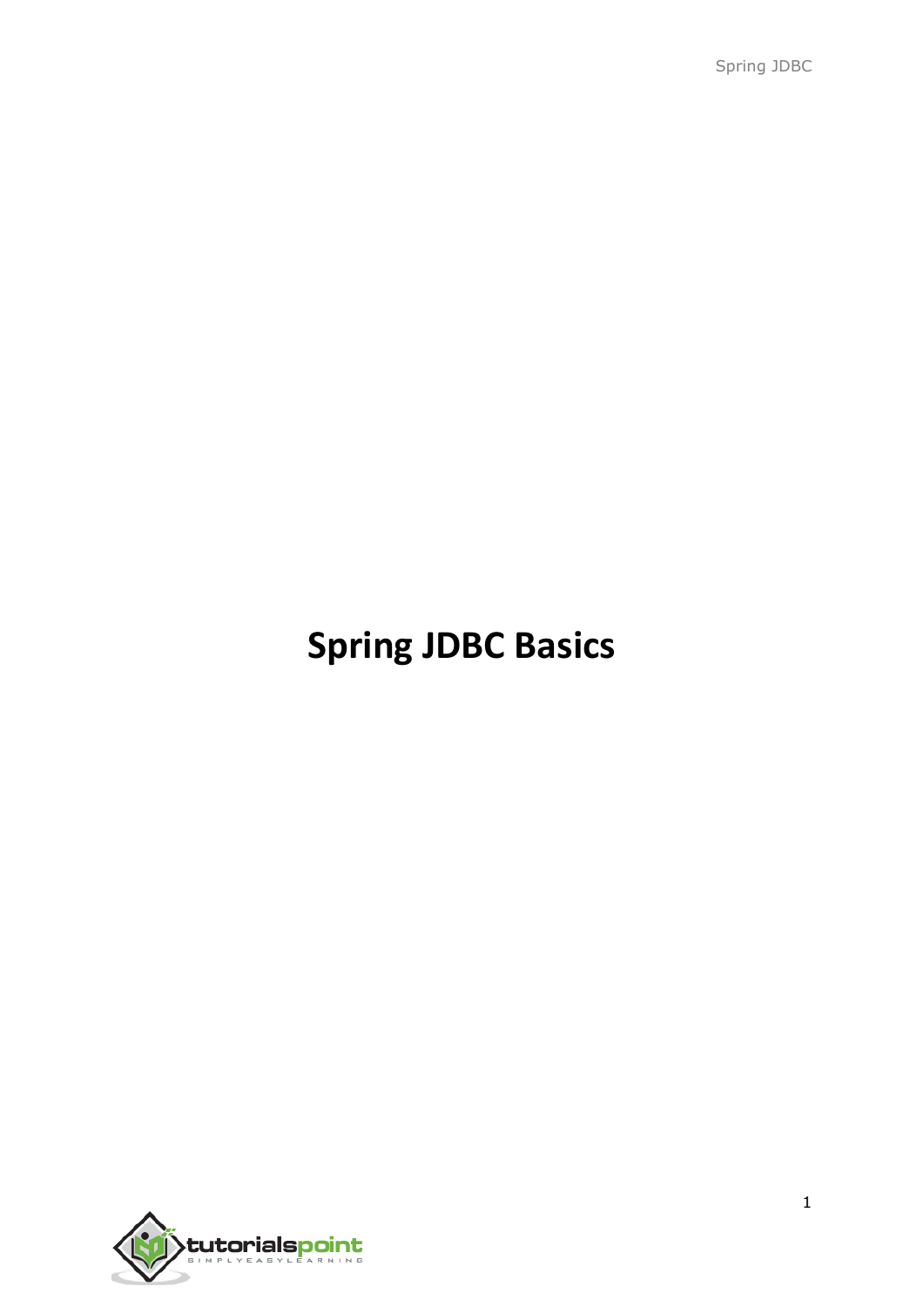# **1. Spring JDBC ─Overview**

While working with database using plain old JDBC, it becomes cumbersome to write unnecessary code to handle exceptions, opening and closing database connections, etc. However, Spring JDBC Framework takes care of all the low-level details starting from opening the connection, preparing and executing the SQL statement, processing exceptions, handling transactions, and finally closing the connection.

What you have do is just define connection parameters and specify the SQL statement to be executed and do the required work for each iteration while fetching data from the database.

Spring JDBC provides several approaches and correspondingly different classes to interface with the database. In this tutorial, we will take classic and the most popular approach which makes use of JDBC Template class of the framework. This is the central framework class that manages all the database communication and exception handling.

#### **JDBC Template Class**

JDBC Template class executes SQL queries, updates statements and stored procedure calls, performs iteration over ResultSets and extraction of returned parameter values. It also catches JDBC exceptions and translates them to the generic, more informative, exception hierarchy defined in the org.springframework.dao package.

Instances of the JDBC Template class are threadsafe once configured. So, you can configure a single instance of a JDBC Template and then safely inject this shared reference into multiple DAOs.

A common practice when using the JDBC Template class is to configure a DataSource in your Spring configuration file, and then dependency-inject that shared DataSource bean into your DAO classes. The JDBC Template is created in the setter for the DataSource.

#### **Data Access Object (DAO)**

DAO stands for **Data Access Oject** which is commonly used for database interaction. DAOs exist to provide a means to read and write data to the database and they should expose this functionality through an interface by which the rest of the application will access them.

The Data Access Object (DAO) support in Spring makes it easy to work with data access technologies such as JDBC, Hibernate, JPA, or JDO in a consistent way.

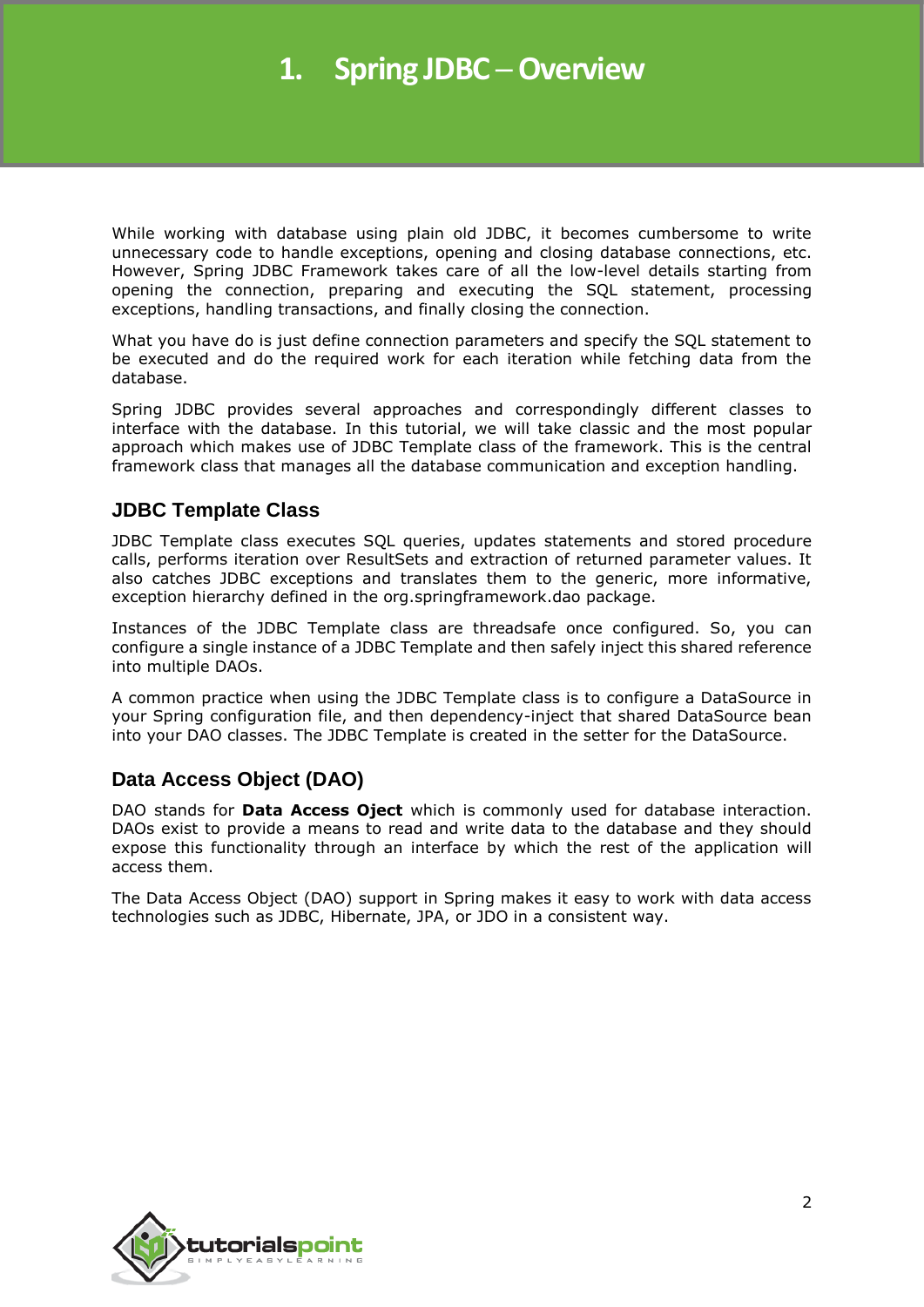This chapter takes you through the process of setting up Spring-AOP on Windows and Linux based systems. Spring AOP can be easily installed and integrated with your current Java environment and MAVEN by following a few simple steps without any complex setup procedures. User administration is required while installation.

#### **System Requirements**

| JDK.                            | Java SE 2 JDK 1.5 or above |
|---------------------------------|----------------------------|
| Memory                          | 1 GB RAM (recommended)     |
| Disk Space                      | No minimum requirement     |
| <b>Operating System Version</b> | Windows XP or above, Linux |

Let us now proceed with the steps to install Spring AOP.

#### **Step 1: Verify your Java Installation**

First of all, you need to have Java Software Development Kit (SDK) installed on your system. To verify this, execute any of the following two commands depending on the platform you are working on.

If the Java installation has been done properly, then it will display the current version and specification of your Java installation. A sample output is given in the following table.

| <b>Platform</b> | <b>Command</b>                                        | <b>Sample Output</b>                                                                                                                                          |
|-----------------|-------------------------------------------------------|---------------------------------------------------------------------------------------------------------------------------------------------------------------|
| Windows         | Open command console<br>and type:<br>\>java -version  | Java version "1.7.0_60"<br>Java (TM) SE Run Time Environment (build<br>$1.7.0$ 60-b19)<br>Java Hotspot (TM) 64-bit Server VM (build<br>24.60-b09, mixed mode) |
| Linux           | Open command terminal<br>and type:<br>\$java -version | java version "1.7.0_25"<br>Open JDK Runtime Environment<br>(rhel-<br>2.3.10.4.el6 4-x86 64)<br>Open JDK 64-Bit Server VM (build 23.7-b01,<br>mixed mode)      |

We assume the readers of this tutorial have Java SDK version 1.7.0\_60 installed on their system. In case you do not have Java SDK, download its current version from <http://www.oracle.com/technetwork/java/javase/downloads/index.html> and have it installed.

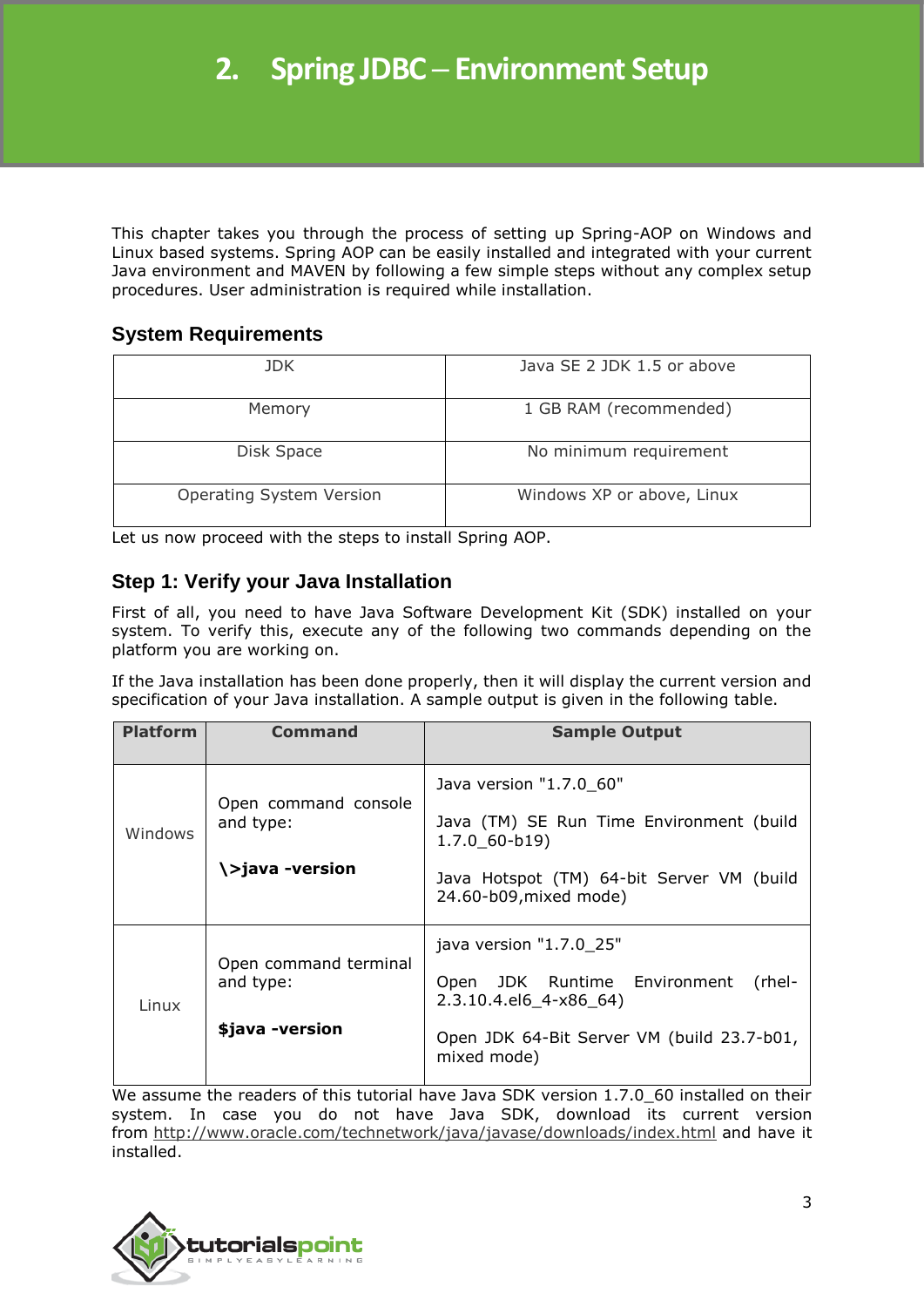#### **Step 2: Set your Java Environment**

Set the environment variable JAVA\_HOME to point to the base directory location where Java is installed on your machine. For example,

| <b>Platform</b> | <b>Description</b>                                |
|-----------------|---------------------------------------------------|
| Windows         | Set JAVA_HOME to C:\ProgramFiles\java\jdk1.7.0_60 |
| Linux           | Export JAVA_HOME=/usr/local/java-current          |

Append the full path of Java compiler location to the System Path.

| <b>Platform</b> | <b>Description</b>                                                                                   |
|-----------------|------------------------------------------------------------------------------------------------------|
| Windows         | Append the String "C:\Program Files\Java\jdk1.7.0_60\bin" to the end of the<br>system variable PATH. |
| Linux           | Export PATH=\$PATH:\$JAVA HOME/bin/                                                                  |

Execute the command **java -version** from the command prompt as explained above.

#### **Step 3: Download Maven Archive**

Download Maven 3.3.3 from <http://maven.apache.org/download.cgi>

| <b>OS</b> | <b>Archive name</b>           |
|-----------|-------------------------------|
| Windows   | apache-maven-3.3.3-bin.zip    |
| Linux     | apache-maven-3.3.3-bin.tar.gz |
| Mac       | apache-maven-3.3.3-bin.tar.gz |

#### **Step 4: Extract the Maven Archive**

Extract the archive to the directory you wish to install Maven 3.3.3. The subdirectory apache-maven-3.3.3 will be created from the archive.

| <b>OS</b> | Location (can be different based on your installation)         |
|-----------|----------------------------------------------------------------|
| Windows   | C:\Program Files\Apache Software Foundation\apache-maven-3.3.3 |
| Linux     | /usr/local/apache-maven                                        |
| Mac       | /usr/local/apache-maven                                        |

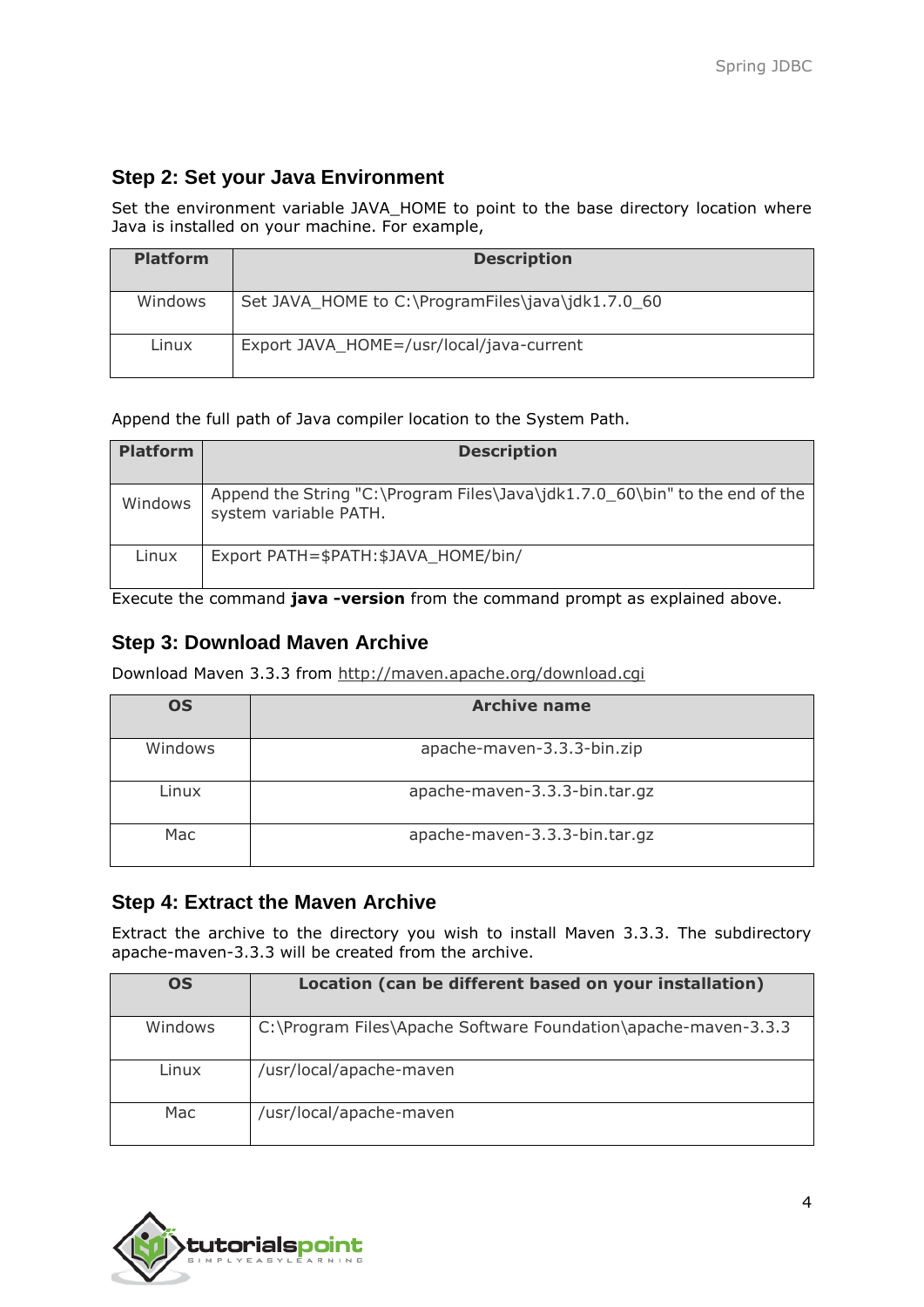#### **Step 5: Set Maven environment variables**

Add M2\_HOME, M2, MAVEN\_OPTS to environment variables.

| <b>OS</b> | <b>Output</b>                                                                |
|-----------|------------------------------------------------------------------------------|
|           | Set<br>the<br>environment<br>variables<br>properties.<br>using<br>system     |
| Windows   | M2_HOME=C:\Program Files\Apache Software Foundation\apache-<br>$maven-3.3.3$ |
|           | $M2 = %M2_HOME%$                                                             |
|           | MAVEN OPTS=-Xms256m-Xmx512m                                                  |
|           | variables.<br>Open<br>terminal<br>and<br>set<br>environment<br>command       |
|           | export M2_HOME=/usr/local/apache-maven/apache-maven-3.3.3                    |
| Linux     | export M2=\$M2_HOME/bin                                                      |
|           | export MAVEN_OPTS=-Xms256m -Xmx512m                                          |
|           | terminal<br>environment<br>variables.<br>Open<br>command<br>and<br>set       |
| Mac       | export M2_HOME=/usr/local/apache-maven/apache-maven-3.3.3                    |
|           | export M2=\$M2_HOME/bin                                                      |
|           | export MAVEN_OPTS=-Xms256m -Xmx512m                                          |

## **Step 6: Add Maven Bin Directory Location to System Path**

Now append M2 variable to System Path.

| OS      | Output                                                           |
|---------|------------------------------------------------------------------|
| Windows | Append the string ;%M2% to the end of the system variable, Path. |
| Linux   | export PATH=\$M2:\$PATH                                          |
| Mac     | export PATH=\$M2:\$PATH                                          |

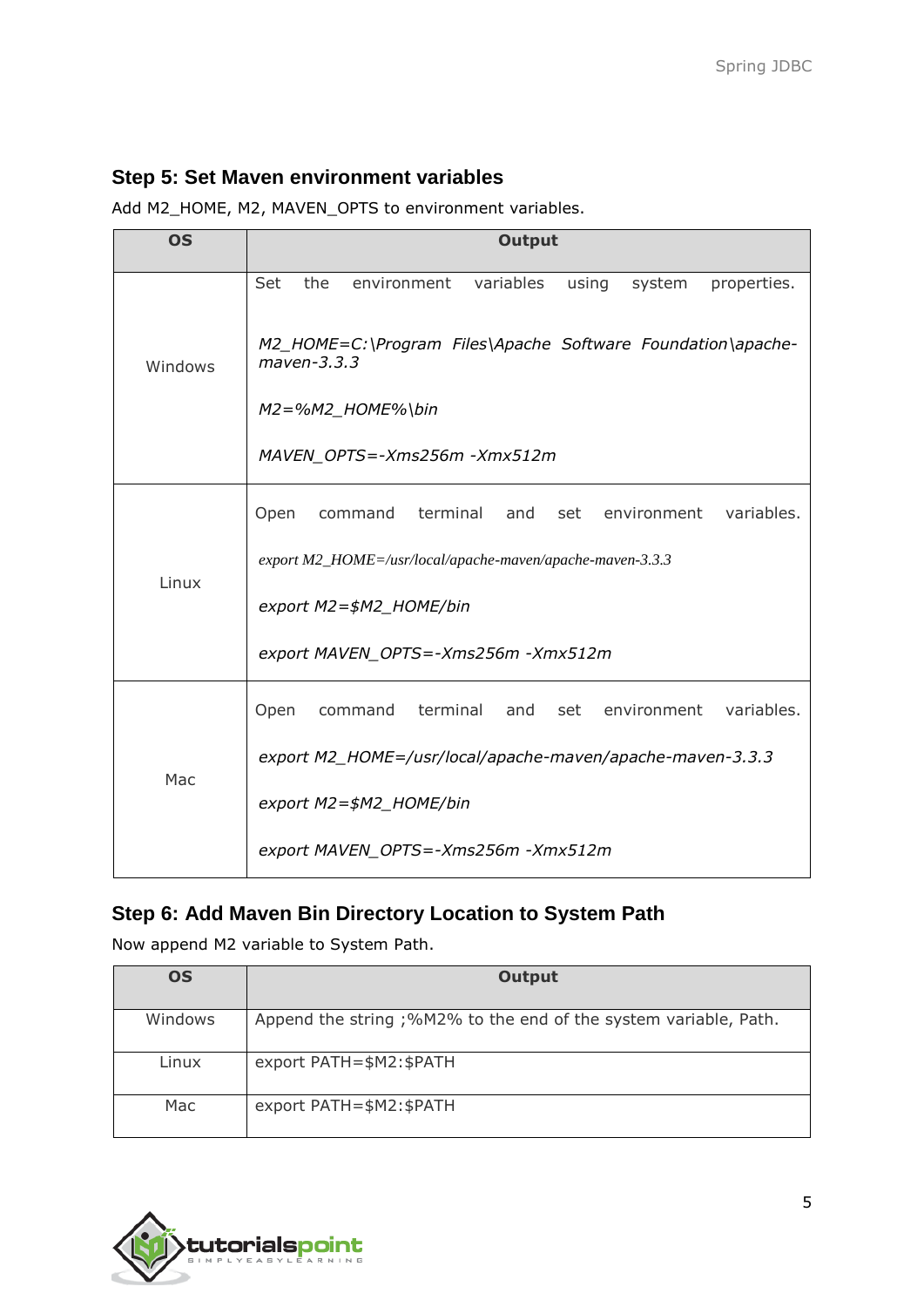### **Step 7: Verify Maven installation**

Now open console, execute the following **mvn** command.

| <b>OS</b> | Task                  | Command                           |
|-----------|-----------------------|-----------------------------------|
| Windows   | Open Command Console  | $c:\rangle$ mvn --version         |
| Linux     | Open Command Terminal | \$ mvn --version                  |
| Mac       | Open Terminal         | machine: < joseph\$ mvn --version |

Finally, verify the output of the above commands, which should be something as follows:

| <b>OS</b> | <b>Output</b>                                                                                   |
|-----------|-------------------------------------------------------------------------------------------------|
|           | Apache Maven 3.3.3<br>(7994120775791599e205a5524ec3e0dfe41d4a06; 2015-04-<br>22T17:27:37+05:30) |
| Windows   | Maven home: C:\Program Files\Apache Software Foundation\apache-<br>$maven-3.3.3$                |
|           | Java version: 1.7.0_75, vendor: Oracle Corporation                                              |
|           | Java home: C:\Program Files\Java\jdk1.7.0_75\jre                                                |
|           | Default locale: en_US, platform encoding: Cp1252                                                |
|           | Apache Maven 3.3.3<br>(7994120775791599e205a5524ec3e0dfe41d4a06; 2015-04-<br>22T17:27:37+05:30) |
| Linux     | Maven home: /usr/local/apache-maven/apache-maven-3.3.3                                          |
|           | Java version: 1.7.0_75, vendor: Oracle Corporation                                              |
|           | Java home: /usr/local/java-current/jdk1.7.0_75/jre                                              |
|           | Apache Maven 3.3.3<br>(7994120775791599e205a5524ec3e0dfe41d4a06; 2015-04-<br>22T17:27:37+05:30) |
| Mac       | Mayen<br>/usr/local/apache-maven/apache-maven-3.3.3<br>home:                                    |
|           | $1.7.0$ 75,<br>Oracle<br>Corporation<br>Java<br>version:<br>vendor:                             |
|           | Java home: /Library/Java/Home/jdk1.7.0_75/jre                                                   |

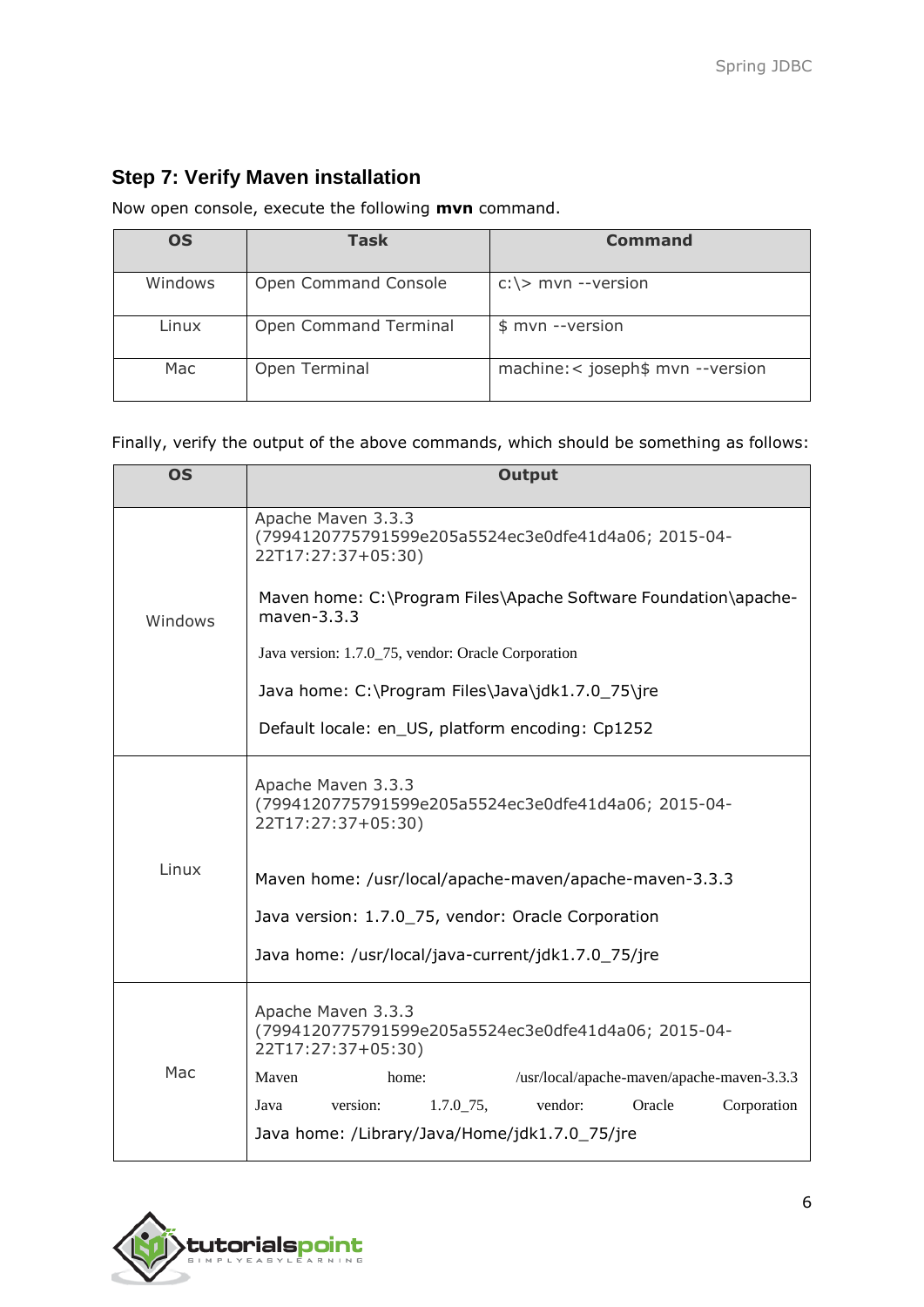#### **Step 8: Setup Eclipse IDE**

All the examples in this tutorial have been written using Eclipse IDE. So, I would suggest you should have the latest version of Eclipse installed on your machine.

To install Eclipse IDE, download the latest Eclipse binaries from [http://www.eclipse.org/downloads/.](http://www.eclipse.org/downloads/) Once you have downloaded the installation, unpack the binary distribution into a convenient location. For example, in C:\eclipse on Windows, or /usr/local/eclipse on Linux/Unix. Finally, set PATH variable appropriately.

Eclipse can be started by executing the following commands on Windows machine, or you can simply double-click on eclipse.exe.

```
%C:\eclipse\eclipse.exe
```
Eclipse can be started by executing the following commands on Unix (Solaris, Linux, etc.) machine.

```
$/usr/local/eclipse/eclipse
```
After a successful startup, if everything is fine then it should display the following result.



Once you are done with this last step, you are ready to proceed for your first JDBC example which you will see in the next chapter.

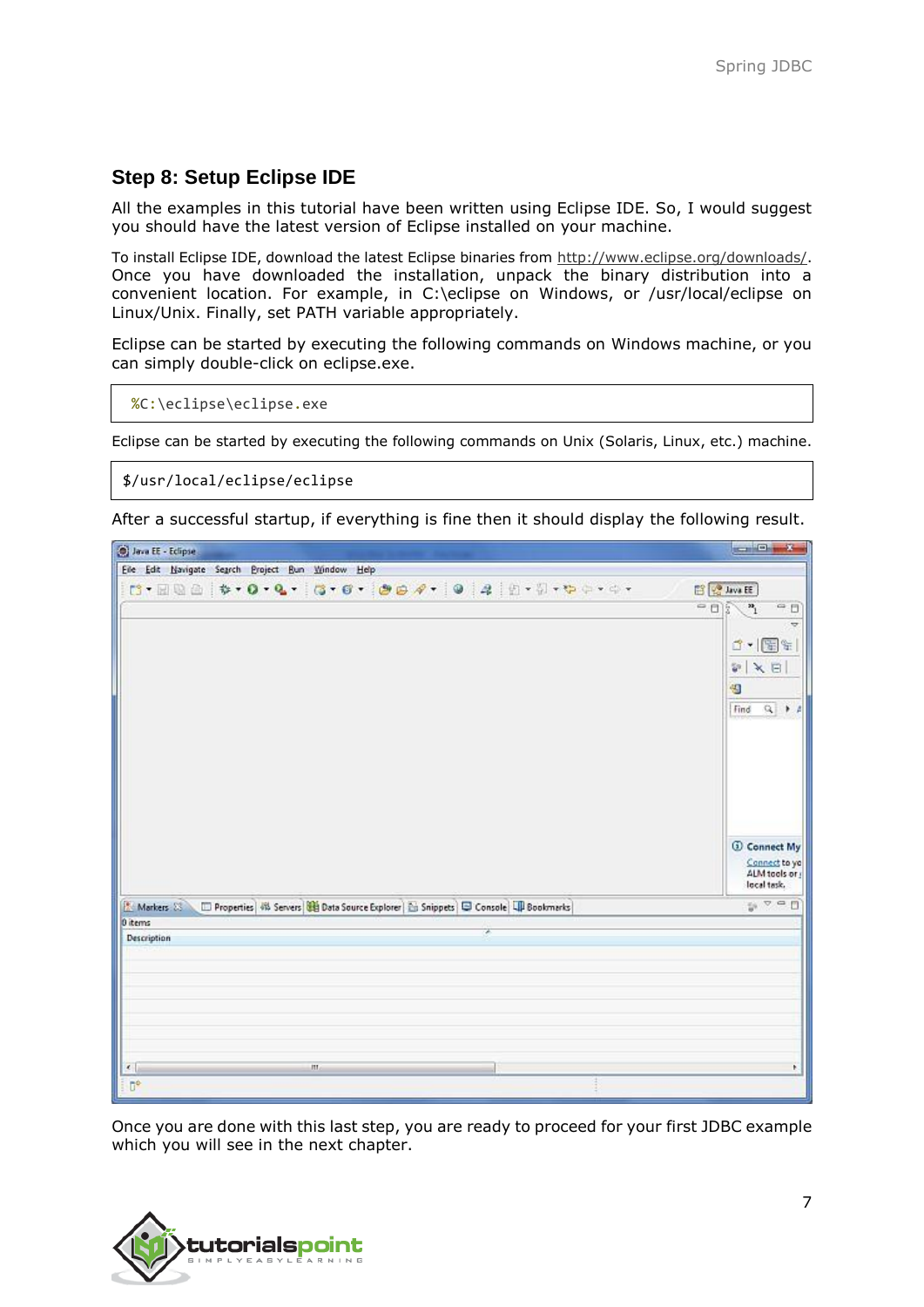Let us create a database table **Student** in our database **TEST**. I assume you are working with MySQL database, if you work with any other database then you can change your DDL and SQL queries accordingly.

```
CREATE TABLE Student(
   ID INT NOT NULL AUTO INCREMENT,
    NAME VARCHAR(20) NOT NULL,
    AGE INT NOT NULL,
    PRIMARY KEY (ID)
```
);

Now we need to supply a DataSource to the JDBC Template so it can configure itself to get database access. You can configure the DataSource in the XML file with a piece of code shown as follows:

```
<bean id="dataSource"
class="org.springframework.jdbc.datasource.DriverManagerDataSource">
    <property name="driverClassName" value="com.mysql.jdbc.Driver"/>
    <property name="url" value="jdbc:mysql://localhost:3306/TEST"/>
    <property name="username" value="root"/>
    <property name="password" value="admin"/>
</bean>
```
In the next chapter, we'll write the first application using the database configured.

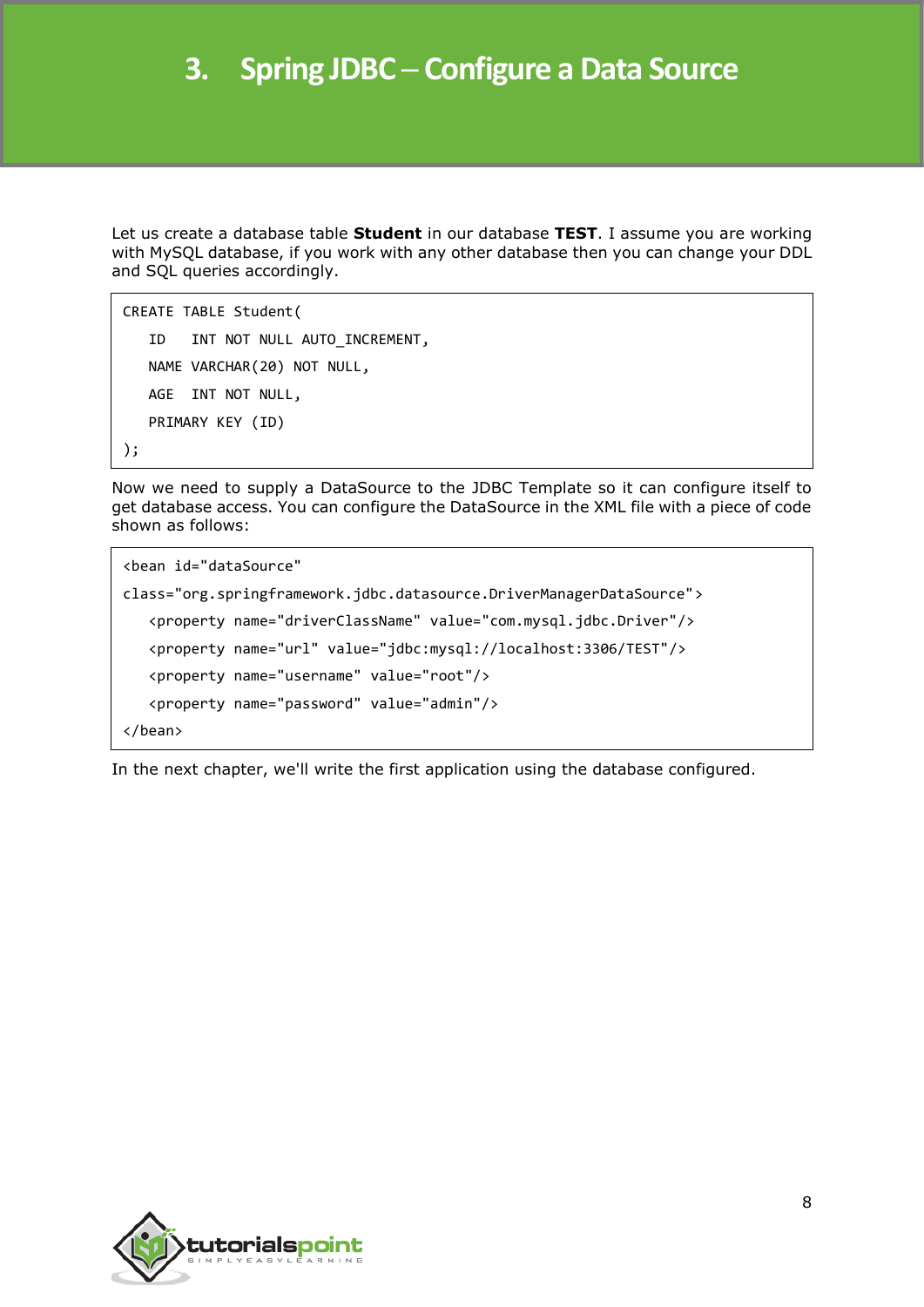# **4. Spring JDBC ─ First Application**

To understand the concepts related to Spring JDBC framework with JDBC Template class, let us write a simple example which will implement Insert and Read operations on the following Student table.

```
CREATE TABLE Student(
   ID INT NOT NULL AUTO INCREMENT,
    NAME VARCHAR(20) NOT NULL,
    AGE INT NOT NULL,
    PRIMARY KEY (ID)
);
```
Let us proceed to write a simple console based Spring JDBC Application, which will demonstrate JDBC concepts.

#### **Create Project**

Let's open the command console, go the C:\MVN directory and execute the following **mvn** command.

```
C:\MVN>mvn archetype:generate -DgroupId=com.tutorialspoint -DartifactId=Student
     -DarchetypeArtifactId=maven-archetype-quickstart -DinteractiveMode=false
```
Maven will start processing and will create the complete Java application project structure.

```
[INFO] Scanning for projects...
[INFO]
[INFO] ------------------------------------------------------------------------
[INFO] Building Maven Stub Project (No POM) 1
[INFO] ------------------------------------------------------------------------
[INFO]
[INFO] >>> maven-archetype-plugin:2.4:generate (default-cli) > generate-sources
@ standalone-pom >>>
[INFO]
[INFO] <<< maven-archetype-plugin:2.4:generate (default-cli) < generate-sources
@ standalone-pom <<<
[INFO]
[INFO] --- maven-archetype-plugin:2.4:generate (default-cli) @ standalone-pom ---
[INFO] Generating project in Batch mode
Downloading:
https://repo.maven.apache.org/maven2/org/apache/maven/archetypes/ma
```
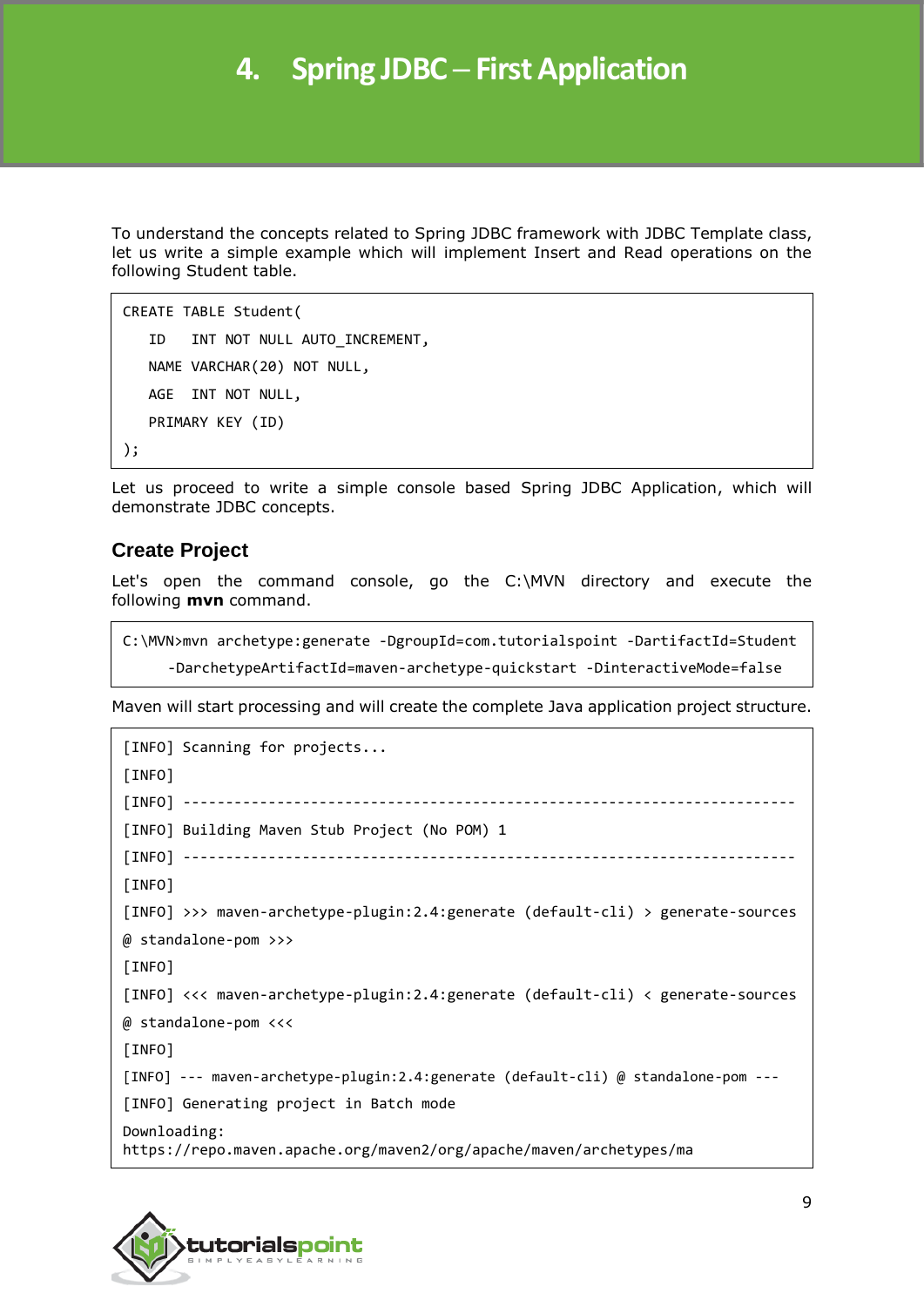```
ven-archetype-quickstart/1.0/maven-archetype-quickstart-1.0.jar
Downloaded:
https://repo.maven.apache.org/maven2/org/apache/maven/archetypes/mav
en-archetype-quickstart/1.0/maven-archetype-quickstart-1.0.jar (5 KB at 1.1
KB/sec)
Downloading:
https://repo.maven.apache.org/maven2/org/apache/maven/archetypes/ma
ven-archetype-quickstart/1.0/maven-archetype-quickstart-1.0.pom
Downloaded:
https://repo.maven.apache.org/maven2/org/apache/maven/archetypes/mav
en-archetype-quickstart/1.0/maven-archetype-quickstart-1.0.pom (703 B at 1.2
KB/sec)
[INFO] ------------------------------------------------------------------------
[INFO] Using following parameters for creating project from Old (1.x)
Archetype: maven-archetype-quickstart:1.0
[INFO] ------------------------------------------------------------------------
[INFO] Parameter: groupId, Value: com.tutorialspoint
[INFO] Parameter: packageName, Value: com.tutorialspoint
[INFO] Parameter: package, Value: com.tutorialspoint
[INFO] Parameter: artifactId, Value: Student
[INFO] Parameter: basedir, Value: C:\MVN
[INFO] Parameter: version, Value: 1.0-SNAPSHOT
[INFO] project created from Old (1.x) Archetype in dir: C:\MVN\Student
[INFO] ------------------------------------------------------------------------
[INFO] BUILD SUCCESS
[INFO] ------------------------------------------------------------------------
[INFO] Total time: 01:17 min
[INFO] Finished at: 2017-02-19T21:11:14+05:30
[INFO] Final Memory: 15M/114M
[INFO] ------------------------------------------------------------------------
```
Now go to C:/MVN directory. You'll see a Java application project created named student (as specified in artifactId). Update the POM.xml to include Spring JDBC dependencies. Add Student.java, StudentMapper.java, MainApp.java, StudentDAO.java and StudentJDBCTemplate.java files.

**POM.xml**

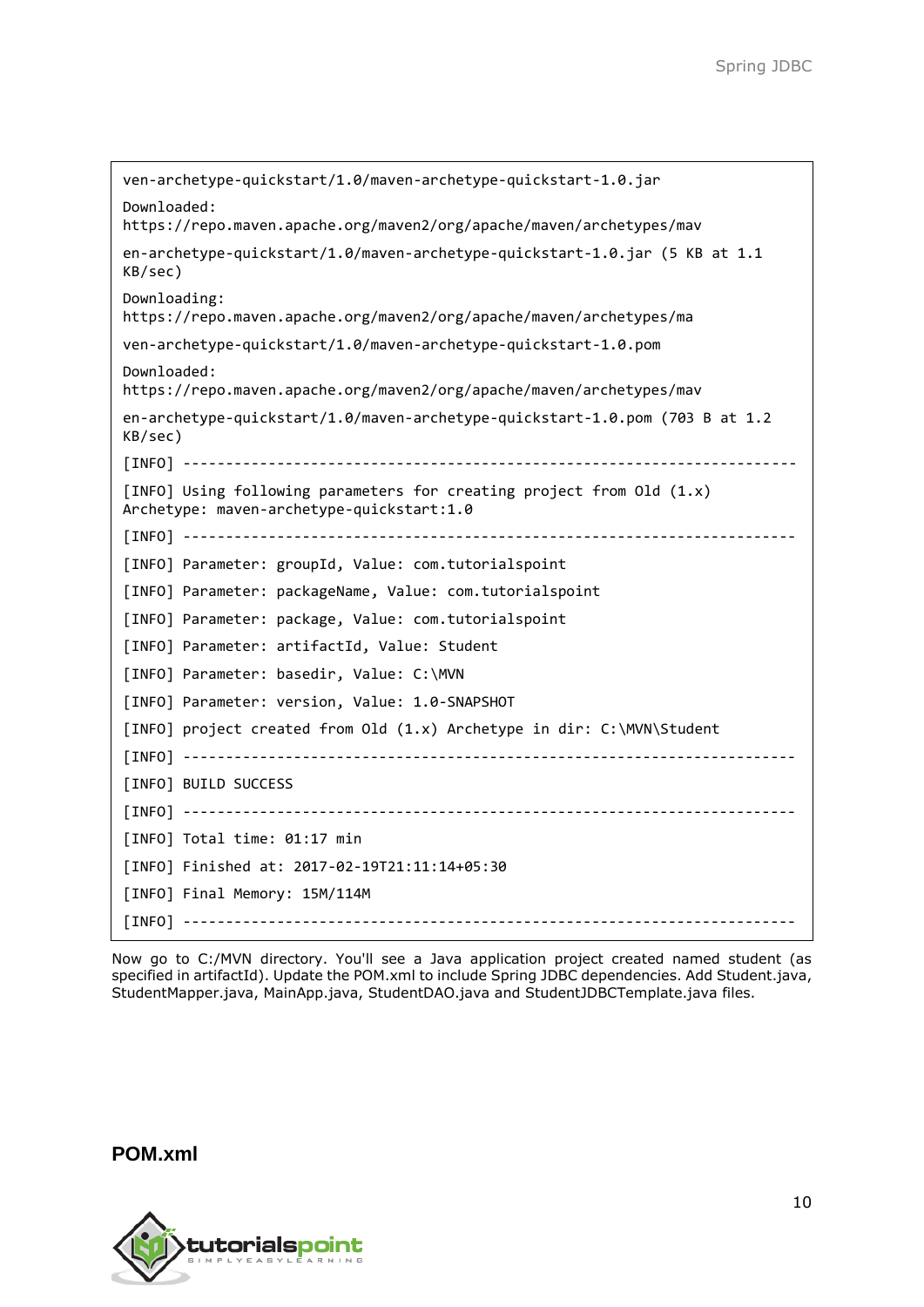```
<project xmlns="http://maven.apache.org/POM/4.0.0"
    xmlns:xsi="http://www.w3.org/2001/XMLSchema-instance"
    xsi:schemaLocation="http://maven.apache.org/POM/4.0.0 
    http://maven.apache.org/maven-v4_0_0.xsd">
    <modelVersion>4.0.0</modelVersion>
    <groupId>com.tutorialspoint</groupId>
    <artifactId>Student</artifactId>
    <packaging>jar</packaging>
    <version>1.0-SNAPSHOT</version>
    <name>Student</name>
    <url>http://maven.apache.org</url>
    <dependencies>
       <dependency>
          <groupId>junit</groupId>
          <artifactId>junit</artifactId>
          <version>3.8.1</version>
          <scope>test</scope>
       </dependency>
       <dependency>
          <groupId>org.springframework</groupId>
          <artifactId>spring-jdbc</artifactId>
          <version>4.1.0.RELEASE</version>
       </dependency>
       <dependency>
          <groupId>org.springframework</groupId>
          <artifactId>spring-context</artifactId>
          <version>4.1.4.RELEASE</version>
       </dependency>
    </dependencies>
</project>
```
Following is the content of the Data Access Object interface file **StudentDAO.java**.

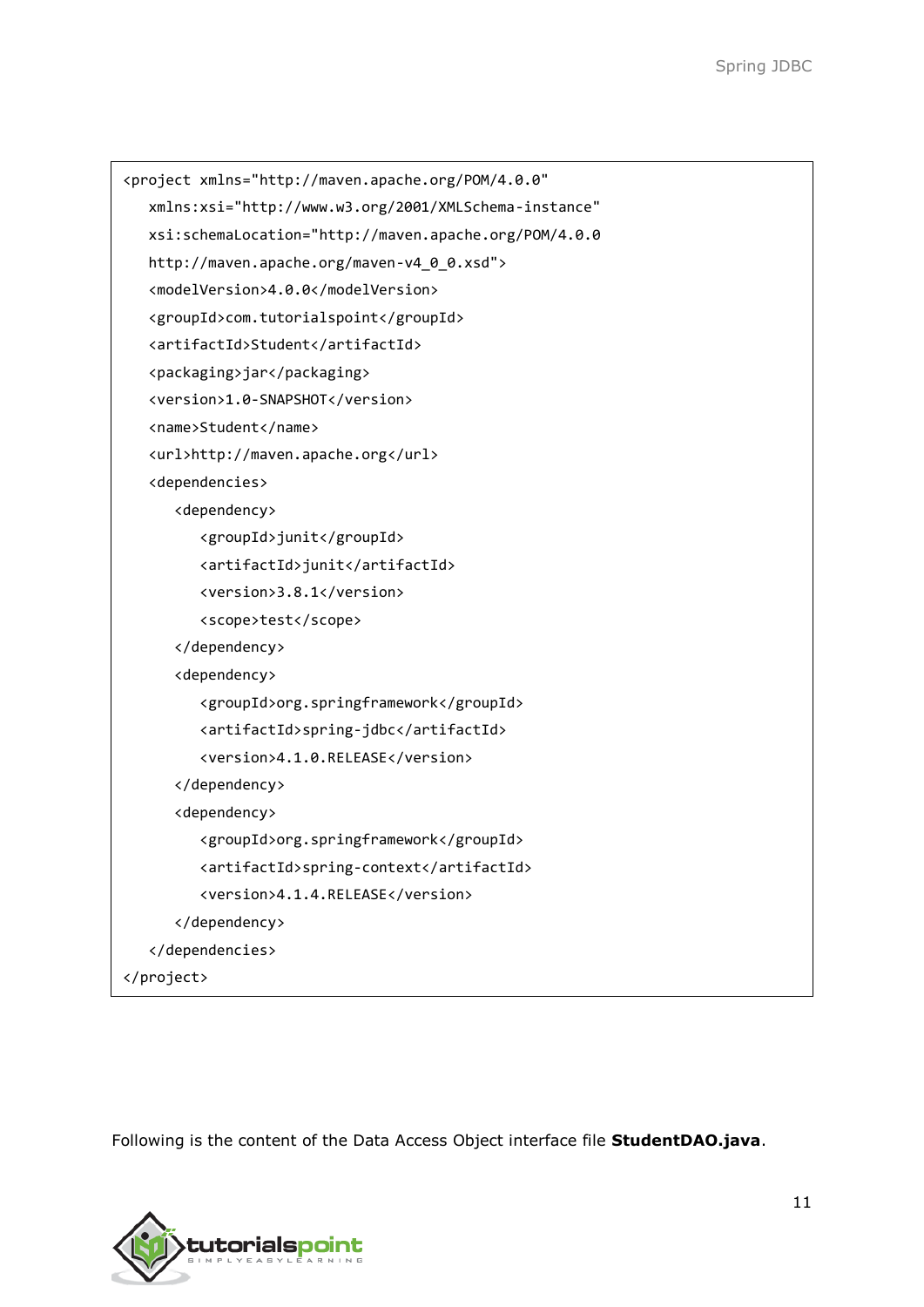```
package com.tutorialspoint;
import java.util.List;
import javax.sql.DataSource;
public interface StudentDAO {
    /** 
     * This is the method to be used to initialize
     * database resources ie. connection.
     */
    public void setDataSource(DataSource ds);
    /** 
     * This is the method to be used to create
     * a record in the Student table.
     */
    public void create(String name, Integer age);
    public Student getStudent(Integer id);
    /** 
     * This is the method to be used to list down
     * all the records from the Student table.
     */
    public List<Student> listStudents();
}
```
Following is the content of the **Student.java** file.

```
package com.tutorialspoint;
public class Student {
    private Integer age;
    private String name;
    private Integer id;
    public void setAge(Integer age) {
      this.age = age;
    }
    public Integer getAge() {
```
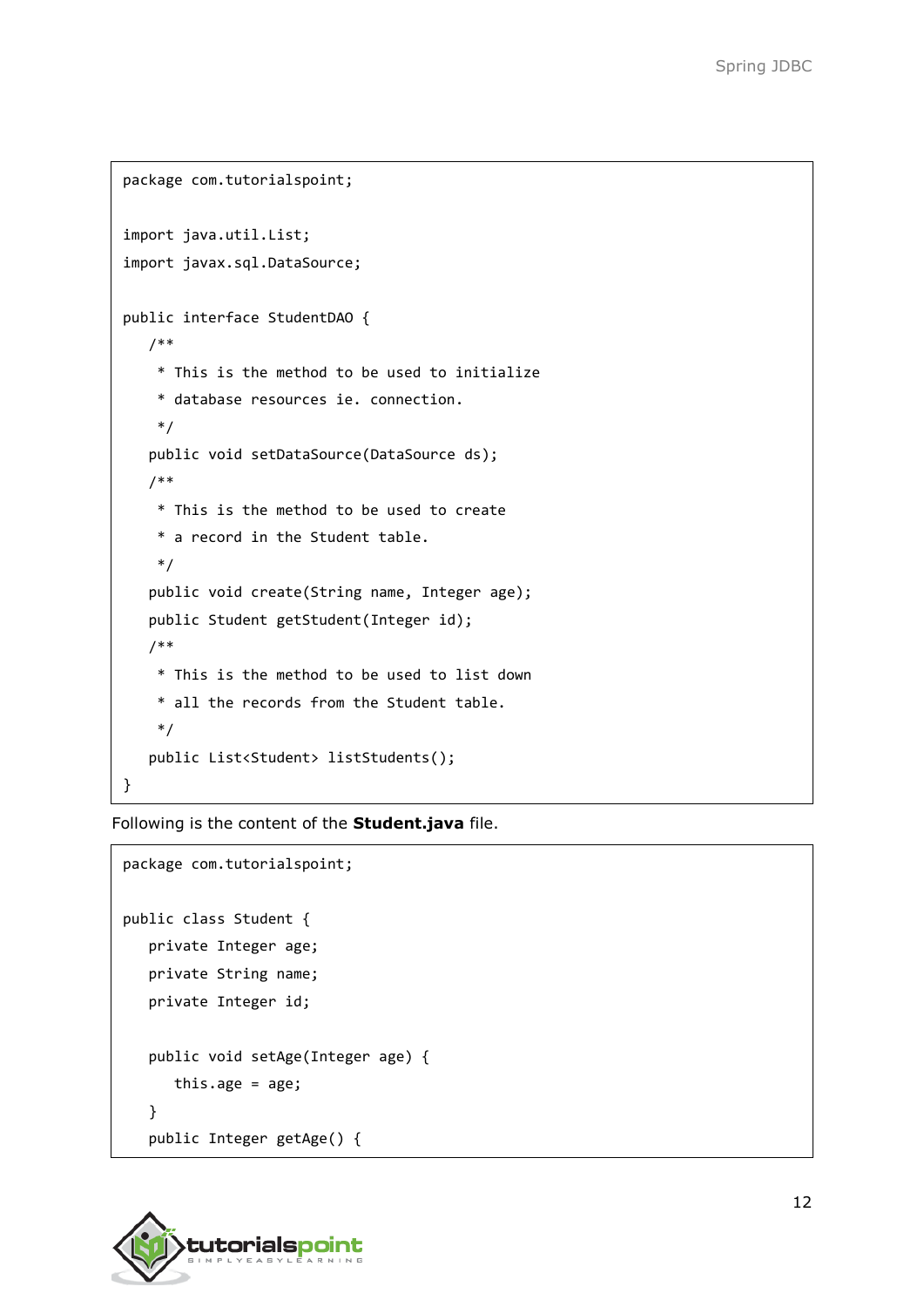```
 return age;
    }
    public void setName(String name) {
       this.name = name;
    }
    public String getName() {
       return name;
    }
    public void setId(Integer id) {
      this.id = id;
    }
    public Integer getId() {
       return id;
    }
}
```
Following is the content of the **StudentMapper.java** file.

```
package com.tutorialspoint;
import java.sql.ResultSet;
import java.sql.SQLException;
import org.springframework.jdbc.core.RowMapper;
public class StudentMapper implements RowMapper<Student> {
    public Student mapRow(ResultSet rs, int rowNum) throws SQLException {
      Student student = new Student();
       student.setId(rs.getInt("id"));
       student.setName(rs.getString("name"));
       student.setAge(rs.getInt("age"));
       return student;
    }
}
```
Following is the implementation class file **StudentJDBCTemplate.java** for the defined DAO interface StudentDAO.

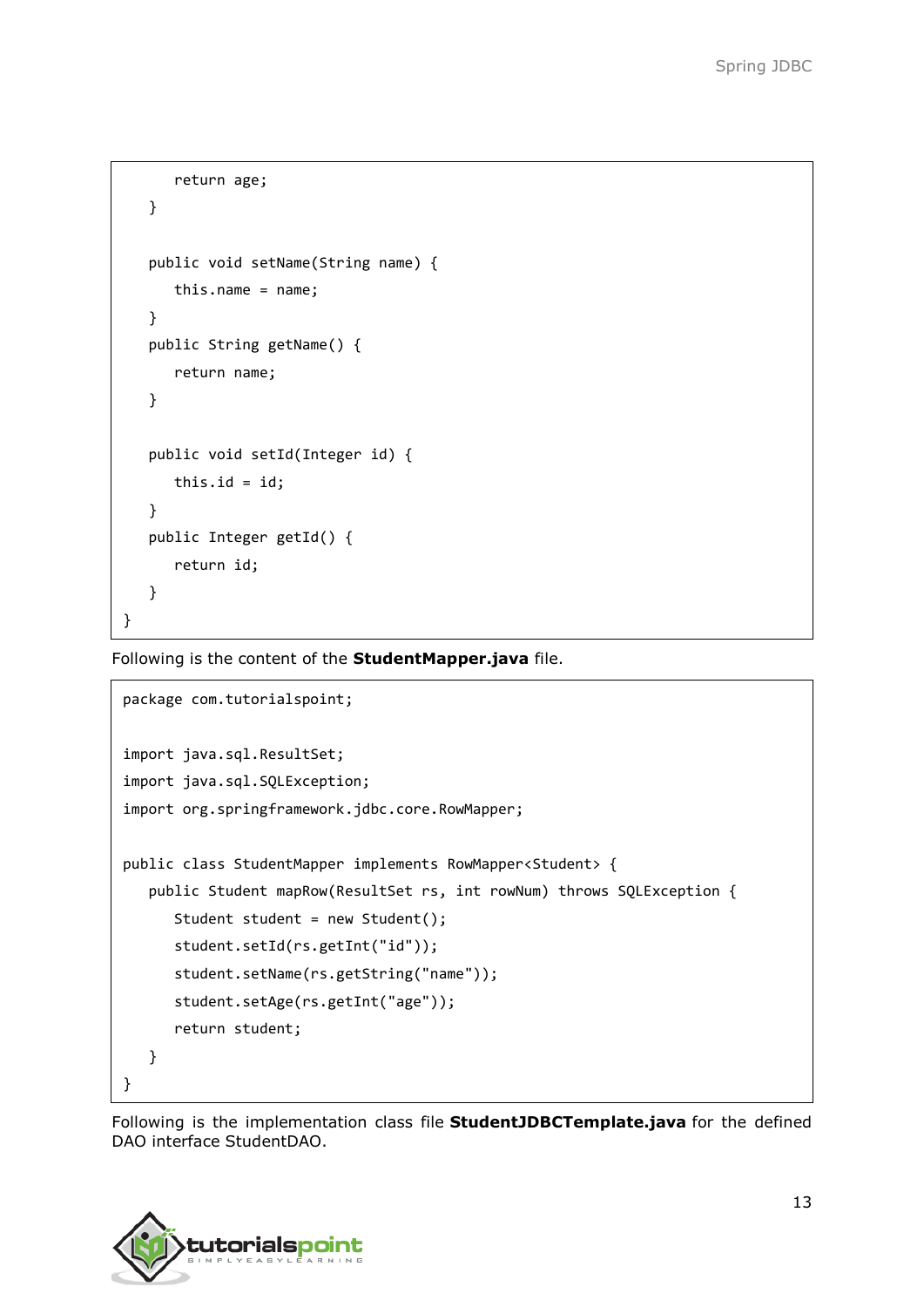```
package com.tutorialspoint;
import java.util.List;
import javax.sql.DataSource;
import org.springframework.jdbc.core.JdbcTemplate;
public class StudentJDBCTemplate implements StudentDAO {
    private DataSource dataSource;
    private JdbcTemplate jdbcTemplateObject;
    public void setDataSource(DataSource dataSource) {
       this.dataSource = dataSource;
       this.jdbcTemplateObject = new JdbcTemplate(dataSource);
    }
    public void create(String name, Integer age) {
       String SQL = "insert into Student (name, age) values (?, ?)";
       jdbcTemplateObject.update( SQL, name, age);
       System.out.println("Created Record Name = " + name + " Age = " + age);
       return;
    }
    public List<Student> listStudents() {
       String SQL = "select * from Student";
      List <Student> students = jdbcTemplateObject.query(SQL, new StudentMapper());
       return students;
    }
}
```
Following is the content of the **MainApp.java** file.

package com.tutorialspoint;

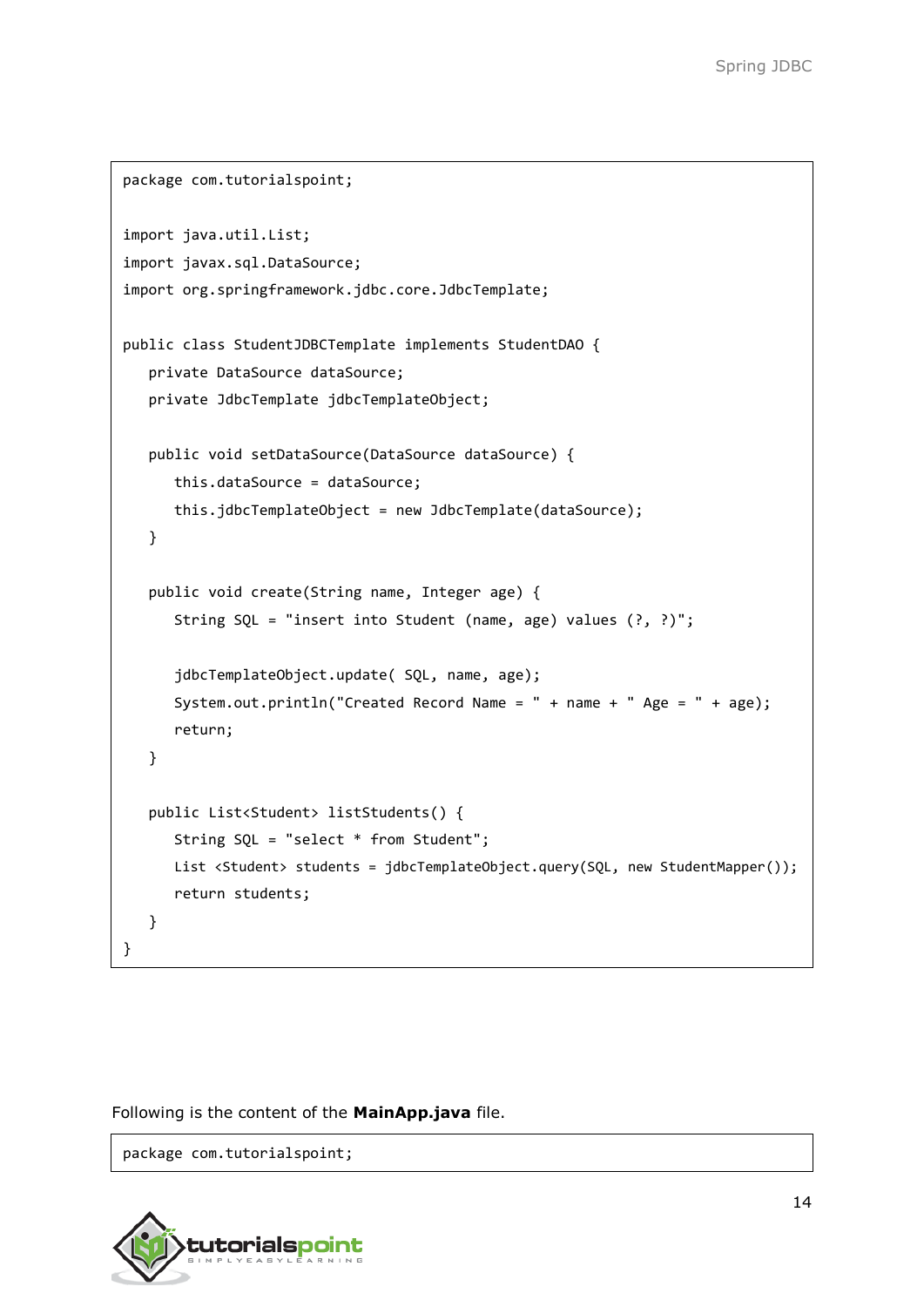```
import java.util.List;
import org.springframework.context.ApplicationContext;
import org.springframework.context.support.ClassPathXmlApplicationContext;
import com.tutorialspoint.StudentJDBCTemplate;
public class MainApp {
    public static void main(String[] args) {
       ApplicationContext context =
              new ClassPathXmlApplicationContext("Beans.xml");
       StudentJDBCTemplate studentJDBCTemplate =
       (StudentJDBCTemplate)context.getBean("studentJDBCTemplate");
       System.out.println("------Records Creation--------" );
       studentJDBCTemplate.create("Zara", 11);
       studentJDBCTemplate.create("Nuha", 2);
       studentJDBCTemplate.create("Ayan", 15);
       System.out.println("------Listing Multiple Records--------" );
      List<Student> students = studentJDBCTemplate.listStudents();
       for (Student record : students) {
         System.out.print("ID : " + record.getId() );
          System.out.print(", Name : " + record.getName() );
          System.out.println(", Age : " + record.getAge());
       } 
    }
}
```
Following is the configuration file **Beans.xml**.

<?xml version="1.0" encoding="UTF-8"?>

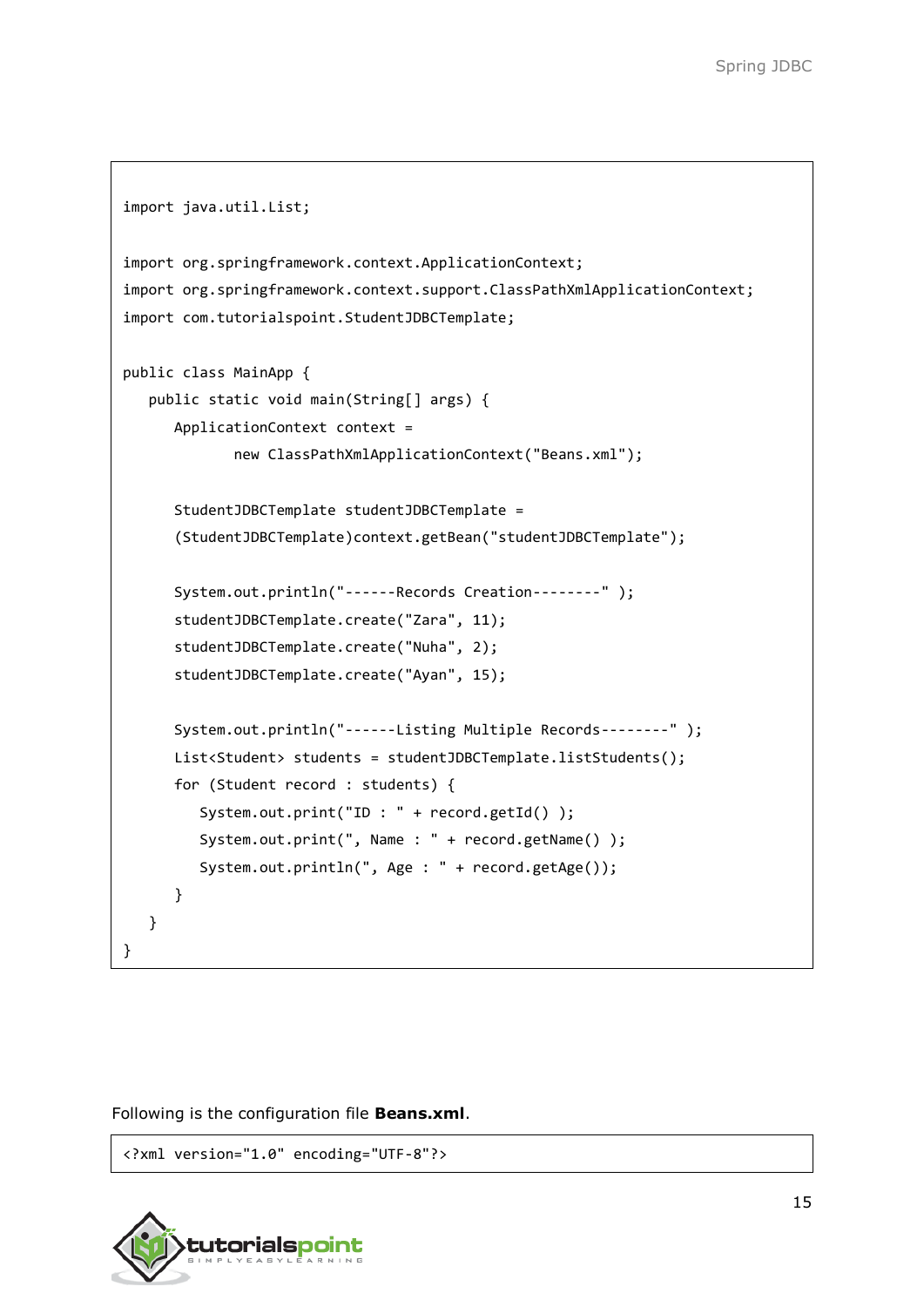```
<beans xmlns="http://www.springframework.org/schema/beans"
     xmlns:xsi="http://www.w3.org/2001/XMLSchema-instance"
     xsi:schemaLocation="http://www.springframework.org/schema/beans
     http://www.springframework.org/schema/beans/spring-beans-3.0.xsd ">
    <!-- Initialization for data source -->
    <bean id="dataSource"
       class="org.springframework.jdbc.datasource.DriverManagerDataSource">
       <property name="driverClassName" value="com.mysql.jdbc.Driver"/>
       <property name="url" value="jdbc:mysql://localhost:3306/TEST"/>
       <property name="username" value="root"/>
       <property name="password" value="admin"/>
    </bean>
    <!-- Definition for studentJDBCTemplate bean -->
    <bean id="studentJDBCTemplate"
       class="com.tutorialspoint.StudentJDBCTemplate">
       <property name="dataSource" ref="dataSource" /> 
    </bean>
</beans>
```
Once you are done creating the source and bean configuration files, let us run the application. If everything is fine with your application, it will print the following message.

```
------Records Creation--------
Created Record Name = Zara Age = 11
Created Record Name = Nuha Age = 2
Created Record Name = Ayan Age = 15
------Listing Multiple Records--------
ID : 1, Name : Zara, Age : 11
ID : 2, Name : Nuha, Age : 2
ID : 3, Name : Ayan, Age : 15
```